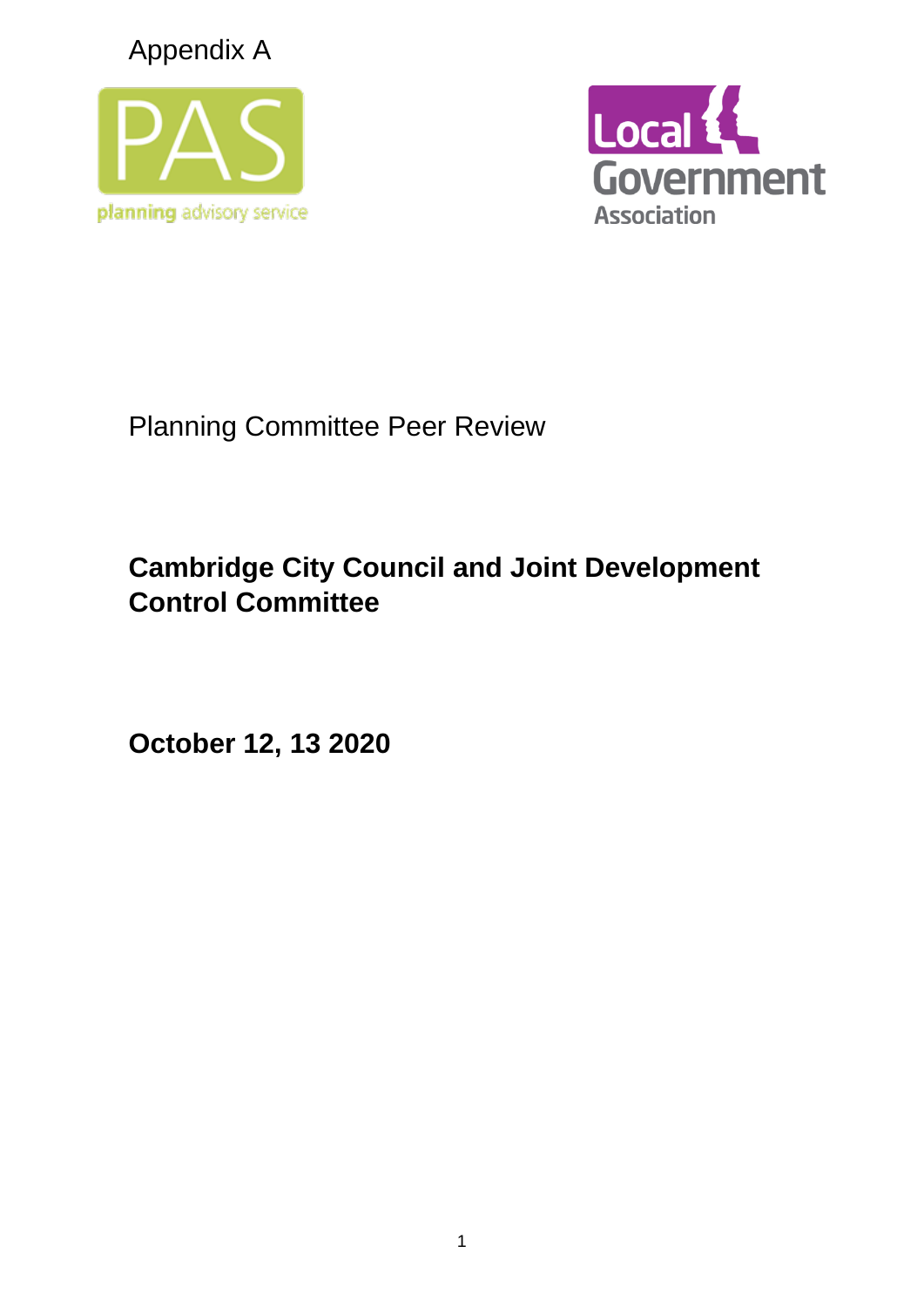# **1.0 Executive Summary**

1.1 This report summarises the findings of a planning committee peer challenge review, organised by the Local Government Association (LGA) with the Planning Advisory Service (PAS) and carried out by its trained peers. The aim of the peer review was to assess the operation of the Council's Planning Committee. This report also includes reference to the Joint Development Control Committee (JDCC) which is comprised of members from both Cambridge City and South Cambridgeshire District Councils and which focuses on large applications on the City fringes.

1.2 Cambridge City Council and South Cambridgeshire District Council operate an integrated shared planning service across the two authorities – the Greater Cambridgeshire Shared Planning Service (GCSPS). The peer team are also reviewing the operation of South Cambridgeshire District Council's Planning Committee.

1.3 Due to the ongoing limitations to normal working practices and the need for social distancing as a result of the continuing Covid 19 world pandemic, the Council agreed with the peer team that the review would be undertaken virtually. Therefore, our report and findings reflect a set of specific circumstances that have prevailed since the coronavirus crisis and the report should be viewed within this context. The peer review was also undertaken around the time of the release of the Government's White Paper 'Planning For The Future' in August 2020, with the consultation not closing until after the completion of this work. The peer team have not therefore considered the potential implications of the proposals in the White Paper on the operation of Planning Committees.

1.4 We clearly recognise the existing and on-going impacts that the Council and planning service has had to manage since March 2020 as a result of the Covid 19 pandemic. This has affected all the work of the planning service, including the requirement to carry out planning committee meetings online to comply with Government guidance and regulations in relation to public meetings in indoor spaces.

1.5 Another important context for our review is that the GCSPS continues to overcome issues of the coming together of the staff into a shared service from Cambridge City and South Cambridgeshire Councils. While the Planning Services merged in 2016 the process of forming the shared service has required substantial organisation, staffing and process changes – including the roll out and delivery of a service wide re-structure and a new ICT solution. This continues to provide challenges for the management team and staff in addition to managing the service through the changes prompted by Covid 19.

1 1.6 The public and special interest groups take a strong interest in the planning process in the city and want to play a significant role in planning decision making. Members of all political parties are very focussed on community engagement and public accountability which has an impact on the operation of the Planning Committee. In speaking to a number of representatives of residents and special interest groups it was also clear that many have major concerns and frustrations about the way the planning system operates nationally. This continues to create high expectations and heightened demand on an already stretched planning service.

1.7 Members of the Planning Committee have a clear understanding of their roles in determining planning applications. However, the Chair and members need to stay alert to the occasions when the roles are in danger of being blurred under pressure from external influences, or where their role as ward members could influence their decisions. We offer some advice in our report to help limit such occurrences.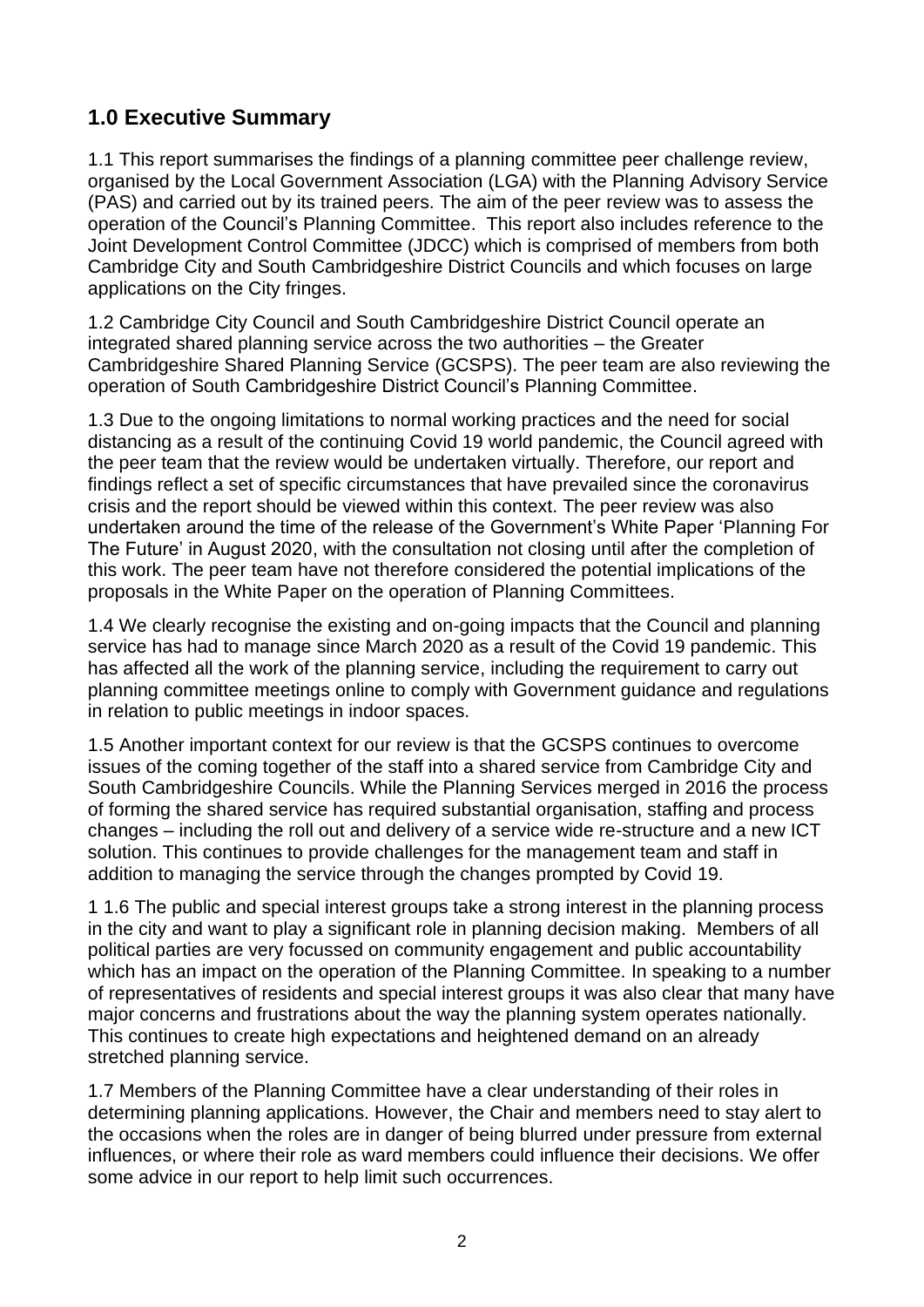1.8 The Planning Committee's compact size at eight members provides good opportunities for enhanced specialised learning and development opportunities that are being rolled out through a new Member Development Programme. We offer some advice on how training might be enhanced as part of this process.

1.9 Members' trust of, and confidence in, officers remains good. However, officer's perceptions were generally different and they sometimes saw robust challenge at planning committee as an indication that members have a lack of confidence in their professional judgements. In order to maximise the opportunities of collaborative working to create a culture of mutual respect for the different but complementary roles of officers and members we provide some suggestions to support change. Some of these involve stronger channels of communication and officers showing political acumen in recognising the different style of questioning and debate at Planning Committee and reacting positively to this.

1.10 We see opportunities for greater emphasis on pre briefings between developers/agents, Planning Committee members, ward members and members of the public at a pre application stage. This allows for information exchange and questions in a non-decision-making forum.

1.11 We would also extend this principle to encourage more pre-Committee dialogue between case officers and Planning Committee members and ward members in order to make the actual Planning Committee more efficient and less dominated by details that could be asked, and dealt with, beforehand. Opportunities exist to make the Planning Committees shorter and more efficient. We respect the desire of the Chair and members to support democratic decision making involving public engagement – but this could be done in a timelier and business-like manner.

1.12 The Planning Committee undertake very few site visits due to members feeling they knew the city well enough and as part of cost cutting measures. There are clear advantages to reviewing this approach in terms of all members seeing those particular schemes that would warrant a site visit. The benefits to members would be seeing the site together with officers and being jointly briefed. Subject to site visits being safely conducted and backed by strong protocols, we see advantages for a review of the current position.

1.13 The Council has not reviewed its Scheme of Delegation for some time and the Planning Committee decides on a number of small scale, sometimes householder applications. The threshold for calling in applications remains very low and the City Council appears to be an outlier in the ease of which applications can be called in. We recognise the broad political consensus on what members referred to as 'democratic decision making' but we would ask the Council to review whether it is making the most efficient use of officer and member time at such long Committees with the attendant drain on costs.

1.14 The Council responded quickly to the Covid 19 pandemic in moving its Planning Committee onto an online platform backed by appropriate guidance and information. We found accessing the Committee relatively easy both in its live form and via web casting. The Council has maintained a good focus on public engagement, especially through maintaining the capacity for the public to speak at Committee. Some of the online Planning Committees have recently experienced significant technical issues. We provide some recommendations for building on the existing online platform to help improve the customer experience.

1.15 The City Council and South Cambridgeshire District Council have shown good commitment to the JDCC especially following the withdrawal of the County Council from that Committee. It provides a good vehicle for facilitating the delivery of growth and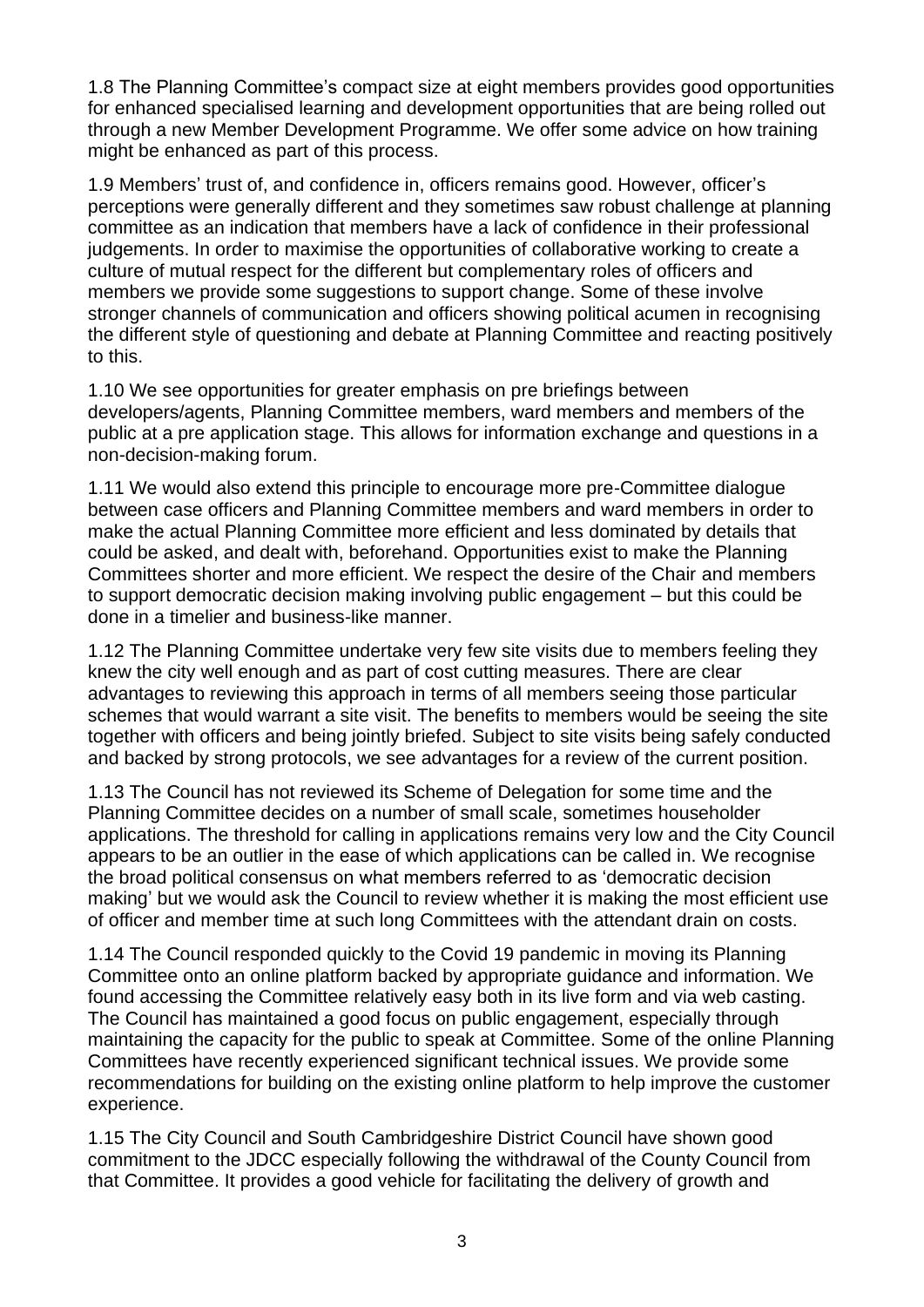infrastructure through the emerging joint Local Plan between the two councils. We were told of high levels of collaborative working supported by good pre briefings in the run up to formal JDCC decision making meetings. The Chair does however recognise the need for more specific training in some areas that we refer to in the detail of our report.

1.16 While the joint councils have not reviewed the JDCC Scheme of Delegation, they have revised the Terms of Reference and this has helped clarify that the types of applications coming before it are 'major' and in housing terms over 100 units. This avoids small scale matters from having to come back to that Committee for decision.

1.17 While we did not have time to explore the customer experience of the JDDC to the same extent as at the City Council we were told that virtual meetings on the JDCC had been well received by planning customers and third parties who wanted to participate.

# **2.0 Recommendations**

**R1** Adopt a set of clear and realistic expectations and improve cultural behaviours between Planning Committee members, ward members and officers that seek to build trust and confidence. The LGA/PAS can give support on a collective agreement of how the behaviours will translate into actions. This is likely to involve a series of small but important steps in consistently doing the basics well in terms of more effective communication between officers and members, stronger briefings and better support to members at Committee.

**R2** Ensure that there is a clear channel for communications between Planning Committee, ward members and case officers, including a "who, how and when" to contact officers. This would improve the flow of information between the two parties in advance of the committee meetings.

**R3** Explore ways to establish opportunities for informal (non-decision making) pre planning briefings for members of the planning committee, ward councillors, officers, special interest groups and members of the public. For example, some councils such as Cornwall have consultative forums and some councils such as Plymouth have useful guidance on ward councillor involvement in the planning process.

**R4** Review the Scheme of Delegation so that the Planning Committee focuses on deciding the most important planning applications for the City and thereby making optimum use of the skills and experience of Planning Committee members.

**R5** Ensure Planning Committee receives regular updates on the Council's five-year housing land supply and housing delivery test position to ensure members are aware of this important contextual information. Appeal decisions also need to be brought to the attention of Planning Committee members as part of providing opportunities to learn.

**R6** Co-design with members a more targeted and structured planning training programme with expert led input with a good focus, where relevant, on joint training with officers to help engender collaborative working. In particular ensure there is a good focus on areas of particular member interest such as how to apply weight when their political values run ahead of the approved development plan.

**R7** Ensure that the efficiency of Planning Committee is maximised through a review of best practice and learning from Planning Committees who face similar challenges to the City Council but who have shorter and more efficient meetings. Examine the measures suggested in the detail of our report including reducing the level of deferrals, staying alert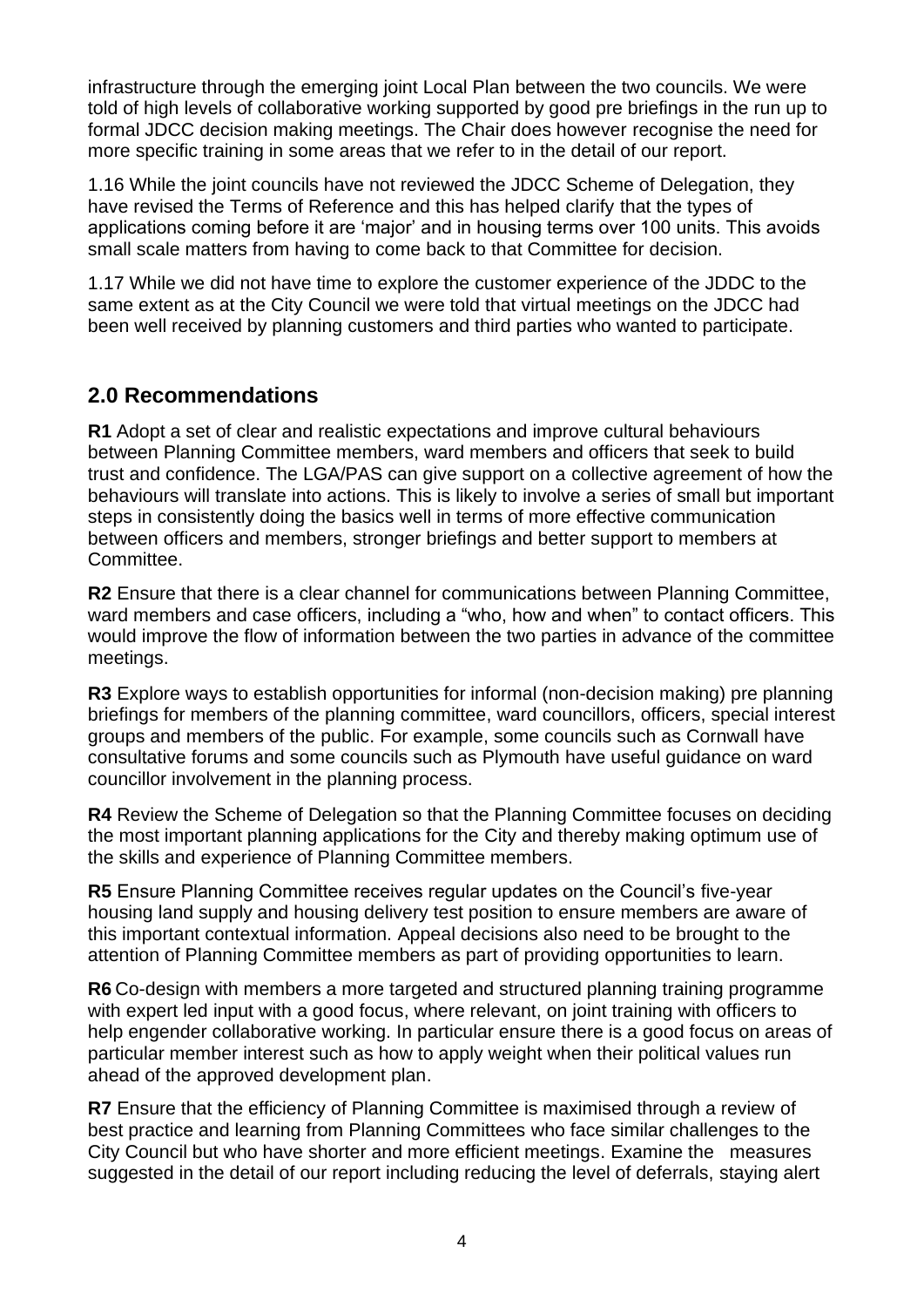to the need to separate out ward level responsibilities, aiming to shorten the length of meetings, improve the consistency and quality of officer reports, ensuring consistent high quality and effective officer support to the Chair and members of the Committee.

**R8** Examine the opportunities for the reintroduction of officer led Committee site visits in advance of Committee meetings so that all members can have a better understanding of the effects an application may have on an area. This would increase opportunities for improved understanding of the concerns of members in advance of Committee meetings and provide opportunities for improved joint working. Ensure the setting of clear site visit protocols to help manage the meeting and expectations of applicants and third parties.

**R9** Improve the customer experience of the online Planning Committee by reviewing opportunities listed in our detailed report to enable members of the public to better understand and follow the decision-making process. This is likely to require corporate support given the shared partnership approach to ICT and the need for possible reinvestment.

**R10** Review the operation of the Adjournment Decision Protocol (ADP) to ensure that it continues to meet the needs of efficient and effective planning decision making and its operation is clearly understood by Planning Committee members, officers and stakeholders.

**R11** Examine the possibility of creating a joint member/officer Planning Improvement Group on a 'task and finish' model to take the improvement recommendations contained in this report forward alongside other necessary development areas. This will support collaborative working and help build joint accountability.

# **3.0 Background and Scope of the Peer Challenge**

3.1 This report summarises the findings of a planning improvement peer challenge, organised by the Local Government Association (LGA) in cooperation with the Planning Advisory Service (PAS) and carried out by its trained peers. Peer challenges are managed and delivered by the sector for the sector. They are improvement orientated and are tailored to meet the individual council's needs. Designed to complement and add value to a council's performance and improvement, they help planning services review what they are trying to achieve; how they are going about it; what they are achieving; and what they need to improve.

3.2 The aim of the peer challenge was to review the procedures, practices and conduct of Cambridge City's Planning Committee including comparisons to other councils and best practice. This report also touches on the operation of the JDCC that is comprised of members of both Cambridge City and South Cambridgeshire District Council. As part of the LGA's work for the Greater Cambridge Shared Planning Service the peer team also reviewed the Planning Committee at South Cambridgeshire District Council.

3.3 Our review took the form of an analysis of the Council's background and context summary statement in relation to the Shared Planning Service, review of some supporting documents and structured interviews with political leaders, planning committee members, senior managers and ward councillors. We also held a focus group with a selection of resident representatives. Due to the continuing impacts as a result of Covid 19 - interviews were conducted online.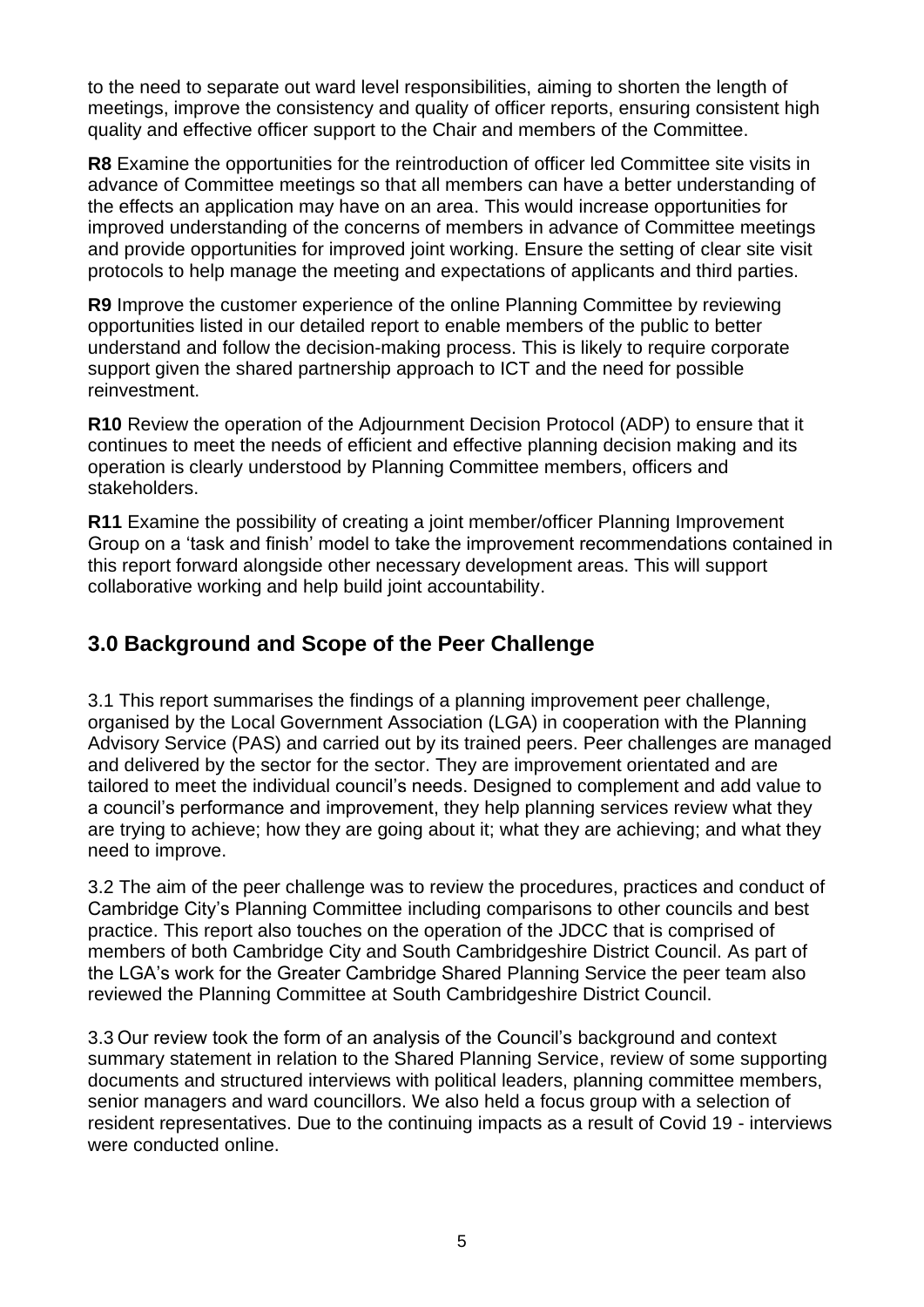3.4 Peers were:

- Bryony Rudkin, Labour Group peer, Deputy Leader Ipswich Borough Council;
- Adele Morris, Liberal Democrat peer, Vice Chair, Planning Sub Committee, Southwark Council;
- Nicola Sworowski, Principal Consultant, Local Government Association/Planning Advisory Service;
- Rachael Ferry-Jones, Principal Consultant, Local Government Association/Planning Advisory Service;
- Robert Hathaway Peer Challenge Manager, LGA associate.

3.5 Where possible, PAS and the LGA support councils with the implementation of the recommendations as part of the council's improvement programme. A range of support is available from the LGA at [http://www.local.gov.uk.](http://www.local.gov.uk/) It is recommended that South Cambridgeshire discuss ongoing PAS support with Rachael Ferry Jones, Principal Consultant, [rachael.ferry-jones@local.gov.uk](mailto:rachael.ferry-jones@local.gov.uk) and any corporate support with Rachel Litherland, Principal Adviser, [rachel.litherland@local.gov.uk](mailto:rachel.litherland@local.gov.uk)

3.6 As part of the peer challenge impact assessment and evaluation, PAS and the LGA will contact the council in in 6-12 months to see how the recommendations are being implemented and the beneficial impact experienced.

3.7 The team would like to thank officers and members at Cambridge City Council and everybody they met during the process for their time and contribution.

# **4.0 Detailed Feedback**

## **4.1 Purpose and Structure of the Committee**

4.1.1 The Council reacted positively and swiftly to the impacts of the Covid 19 pandemic in moving its Planning Committee to an on-line platform from its conventional meetings at The Guildhall in the city centre. This demanded good collaborative work particularly between Planning Committee members and planning and democratic officers. By missing only one Planning Committee session in April, the Council has ensured good continuity of planning application decision making and public engagement. Given that most councils have taken longer to get to the same position, the Council's speed of approach is to be commended.

4.1.2 The size of the Planning Committee at 8, out of 42 city councillors, appears to strike the right balance in allowing for members who can bring a range of skills and experience in a politically balanced setting, while at the same time not over burdening the process with high numbers. Training of members before they are allowed to sit on Planning Committee is obligatory but we see opportunities to strengthen this.

4.1.3 The Council performs well in terms of the overall quality of planning decision making in terms of appeals allowed by the Planning Inspectorate, as measured by the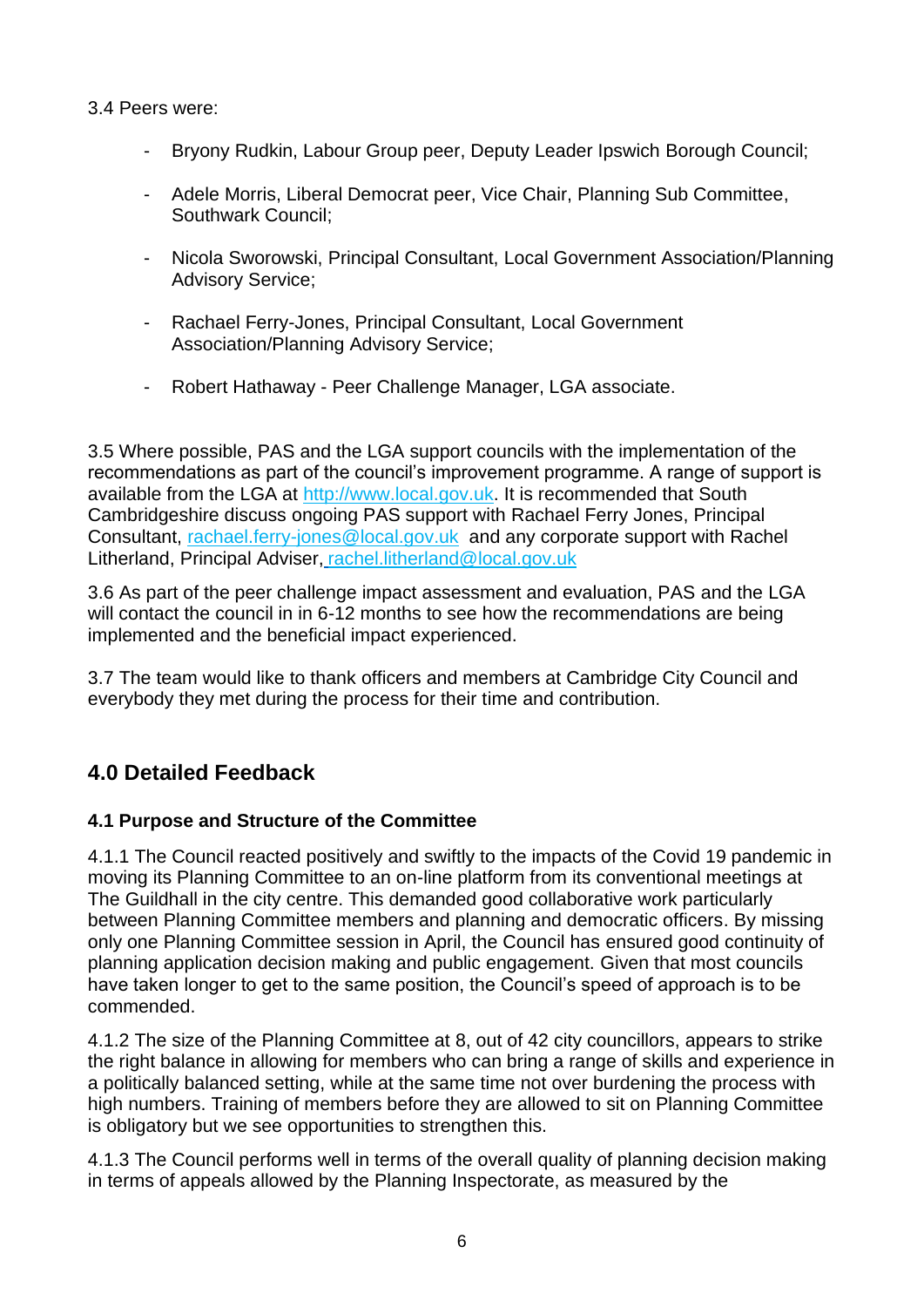Government's indicator. Based on the last full two years recorded figures (March 2017 – March 2019) the Council has only lost 3.5 per cent of major appeals (based on the percentage of appeals upheld against the number of major planning applications decided). Given the Government threshold is 10 per cent the Council lies well below that target figure.

4.1.4 The vast majority of members of the Planning Committee clearly understood their role on Planning Committee. For example, they were able to succinctly articulate the need for the separation of their ward level representative role from their city wide decision making role while sitting as Planning Committee members. Many did however recognise a key tension in respecting the correct balance and some appreciated that on times they strayed in the debate sessions into community interest mode and possibly an over emphasis on certain political values. We were told that this has been noticed by some developers and planning agents who participated in the Planning Committee process and we saw some elements of this in some of the Planning Committees we viewed.

4.1.5 It will be important for members of the Committee to stay alert to this risk and for the Chair and supporting officers to intervene appropriately as necessary. One way to help the Committee ensure the clear separation of responsibilities is to absolutely insist on members standing down from Committee and speak as a ward councillor if they feel their role on Committee would be compromised on a particular planning decision where they want to specifically take a local stand on behalf of residents. As Committees are now on a virtual platform, they can no longer speak from a different seating location to emphasise their distinctive role for that planning item. Training, which we discuss later, can also reinforce this distinction.

4.1.6 Planning Committee members consider that they are able to take what may be described as difficult decisions to approve development in the face of substantial local opposition or concern by a variety of external stakeholders. However, planning officers we spoke to consider that the Committee is deferring far too many applications, thereby slowing the decision-making process and leading to items being brought back for further consideration.

4.1.7 Planning Committee members told us that they only deferred applications where in their opinion there was insufficient information available to take a sound decision. One of their main concerns was over the quality of some of the planning submissions and drawings and the lack of attention to detail on matters in the case officer's report that they should know members will want to see (we discuss officer reports in more detail in the next section of our report). Better clarity between members of the Planning Committee and officers over validation requirements could help, plus planning officer's displaying good political acumen in recognising issues that really matter to members. We were told that some improvements, including the use of 'informatives' to encourage hedgehog gaps in fences and fire safety, was helping. However, members clearly are not seeing the extent of information and critical analysis in areas such as active travel through cycle and walking routes, refuse storage, sustainability and design that they would like.

4.1.8 Members considered that the Committee's 'Adjournment Decision Protocol' (ADP) provided a helpful mechanism to avoid citing non -material considerations to overturn of an office's recommendation for approval. The ADP grew out of learning from a particularly damaging appeal decision with substantial costs awarded against the Council following an unsustainable refusal at Committee, against an officer recommendation. This allows an item to be effectively "deferred" to come back to a future Committee with a risk assessment from officers on the suitability and defensibility of members' reasons for refusal. While officers consider the principle to be sound, they remain concerned that the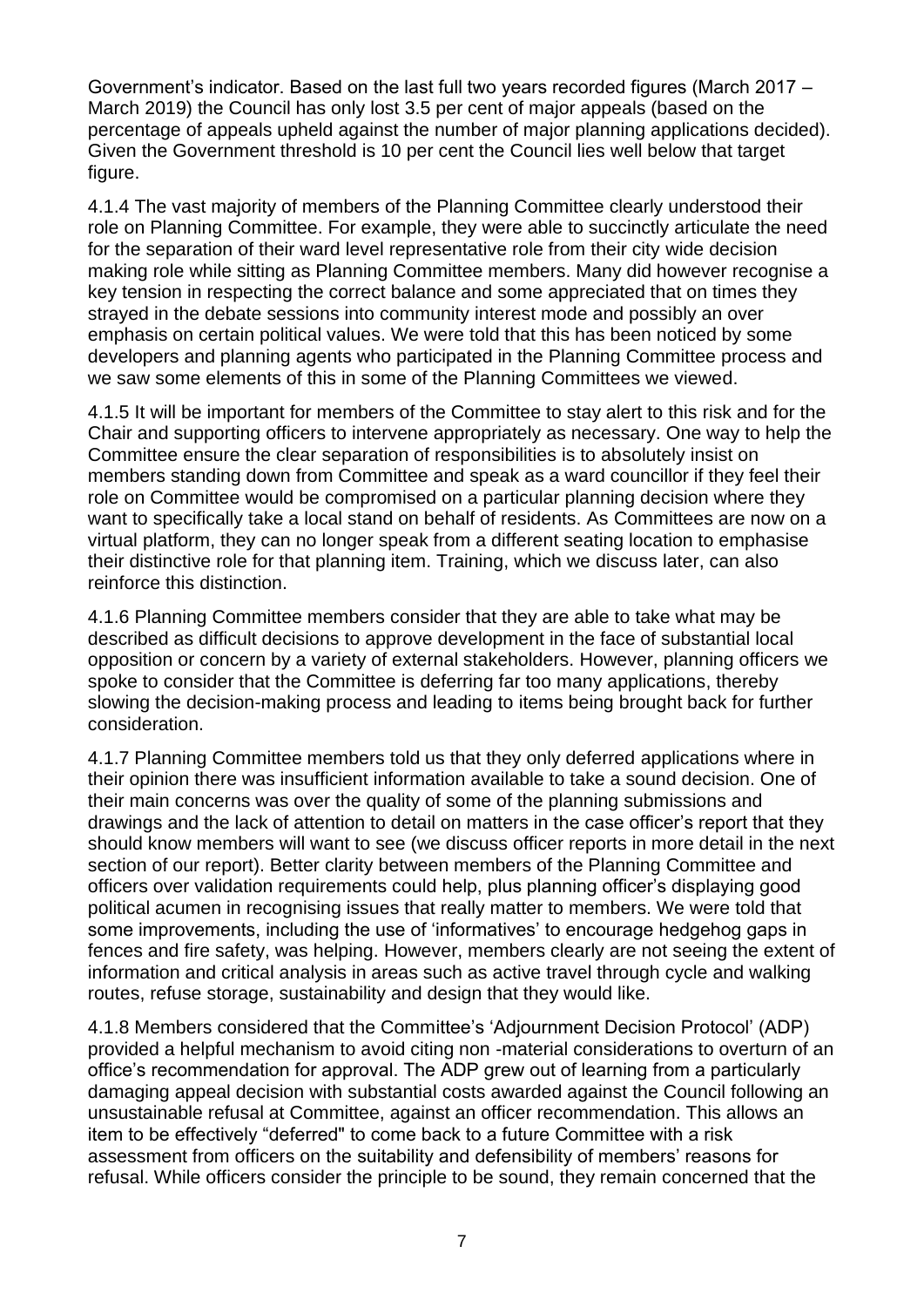process can have the appearance of officer's seeking to frustrate member's desire to refuse and can look a bit cumbersome to the public and other stakeholders. This is certainly the view of residents we spoke to who want the Council to urgently review the operation of the ADP which we understand was the commitment given at the time of its implementation in 2014. Residents also considered the APD had too much potential to be used to amend the scheme to overcome the suggested reason (s) for refusal which they argued was never the objective of introducing the APD. We appreciate that the Council has recently taken counsel's advice on the use of the ADP which states that there is nothing in the ADP that prevents amendments being considered in specific cases. However, given the public and special interest group disquiet the ADP is not being applied in a consistent way to applications or in accordance with the provisions within it we recommend that the Council makes good its 2014 commitment to a formal review of its operation.

4.1.9 We found a good level of general trust and confidence from Planning Committee members towards planning officers although perhaps officers generally struggled to see that played out at Committee. We consider that there are many and varied reasons for this and we consider what we regard are the most important reasons in other sections of our feedback. Some relate to wider issues of the relatively recent establishment of the Shared Planning Service and a lack of capacity and stability in planning officer posts that has made building relationships between members and planning officers more difficult.

4.1.10 Members of the Planning Committee recognised that perhaps for the past 18 months or so they had adopted a more challenging and robust style of questioning of officers, and a more rigorous and detailed debate among the Committee. They recognised that they were now far more disposed to forensically dissect reports and challenge officers on the detail of their report in a style that possibly could be conceived as a lack of trust in officers' professional ability or judgement. We wonder if the response of planning officers to this change of style has been quick enough, and in some cases, robust enough. For example, we see opportunities for planning officers to more clearly 'match' and 'mirror' the attitude of members and where necessary to vigorously defend their professional judgement. Alongside this we also see the need for more proactive intervention from planning managers and legal officers.

4.1.11 We recognise that this can be more difficult while the Planning Committee meets on a virtual platform, as officers can be more reluctant to intervene if it appears to cut across another speaker. Plus, the fact that it is more difficult to 'catch the eye' so to speak of the Chair in an online setting. But nevertheless, in the cut and thrust of what we were told was 'the Cambridge way' of challenge and debate it is important that officers are not inhibited, or don't feel that they have permission to evidence and justify their recommendations.

4.1.12 We found common ground among all members on the need to improve the learning and development opportunities for members of the Planning Committee. Members valued the obligatory annual training and other incremental training opportunities offered. We were encouraged to hear about the new Member Development Programme being introduced this autumn which aims to provide a stronger and more varied offer to members. The Council should also explore opportunities for joint office/member updates or training to create that "non-decision-making space" that we referred to earlier. In particular, some members would welcome a clearer understanding of what might constitute pre determination when engaging in pre committee discussions.

4.1.13 The low numbers of members on Committee (eight) provides good opportunities for focused training to increase knowledge and perhaps to consider the practices and procedures of Planning Committees who face similar challenges but who get through the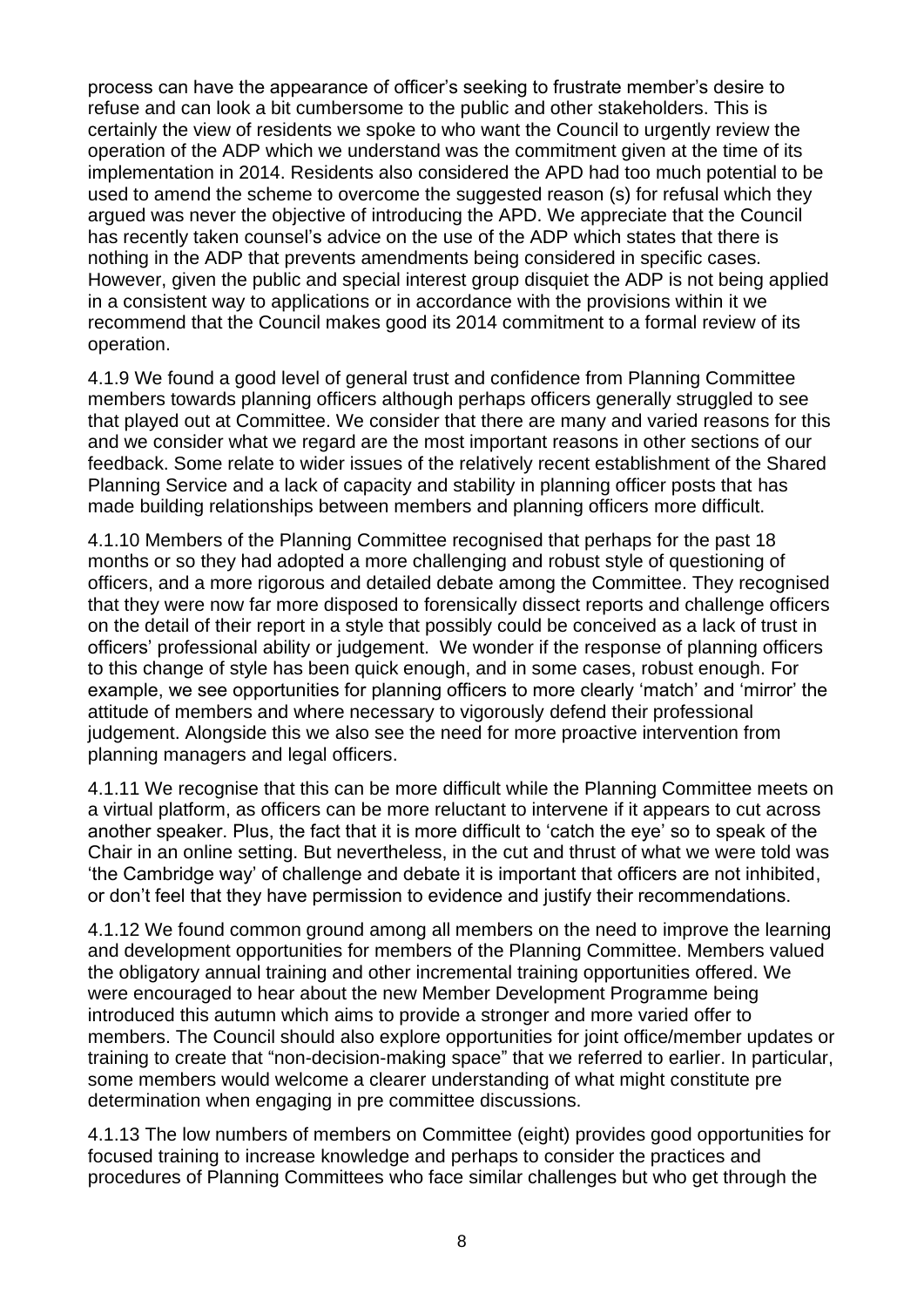meetings more efficiently and have less deferrals. We would certainly recommend that the Chair, Vice Chair and members of Committee take time to view and learn from the way other Planning Committees operate and we provide some examples of good practice at the end of this report. Residents we spoke to certainly considered that members of the Planning Committee do not receive sufficient training to support their role as decision makers, with significant inconsistency in levels of expertise.

4.1.14 One of the challenges we found was that in many areas, members' political aspiration and values are running ahead of a development plan system that is slow to catch up. We found generally strong agreement among the political groups as to some of the main land use planning issues in the city such as affordable housing, Houses in Multiple Occupation (HMOs), active travel, climate change and sustainability and design. It may be helpful therefore if there is better collaboration and understanding between planning officers and Planning Committee members of the use of Supplementary Planning Documents/Guidance and the existing and emerging local plan policy base to manage and clarify expectations of what is possible. If so, the Council needs to explore how to create member/officer space for this and other creative opportunities for collaborative work. Clearly with the ongoing pandemic and with the busyness of officer and member roles this will be hard to carve out. However, to improve joint working and to better understand the drivers and constraints of their different roles – this is important.

#### **Joint Development Control Committee**

4.1.15 Cambridge City Council and South Cambridgeshire District Council display good joint working in dealing with major and ancillary developments on the fringes of the city that impact on both authorities. Equal number of members from both councils (six from each) make up the Joint Development Control Committee (JDCC) that decides on often large-scale planning applications such as urban extensions. In 2020, both councils showed good commitment to maintaining this Committee when Cambridgeshire County Council dropped out from being part of it.

4.1.16 The JDCC will provide a good vehicle for facilitating the delivery of growth and infrastructure through the emerging joint Local Plan between the two councils. Members and officers advised that there was clear role clarity and good trust and confidence displayed at Committee. We were advised that some of the reasons for good collaborative working leading up to and at Committee were longer lead in times for development which were supported by more detailed pre briefings, stronger established relationships between officers and members and learning from the development of earlier large sites years before. Clearly the City Council needs to explore the principles of what appears to be stronger joint working and where possible seek to build on these in the work of its own Planning Committee.

4.1.17 The Chair of the JDCC recognises the Committee would benefit from more training particularly on:

- strategic land use policies in the wider sub region;
- outline planning permissions and how they differ to full planning permission and the relationship and detail of reserved matters;
- build out and delivery rates against five year housing land supply;
- Employment uses (as new area for JDCC); and
- respective Local Plan policies of each council as members are not up to speed on each other's and this would help with making decisions on the border.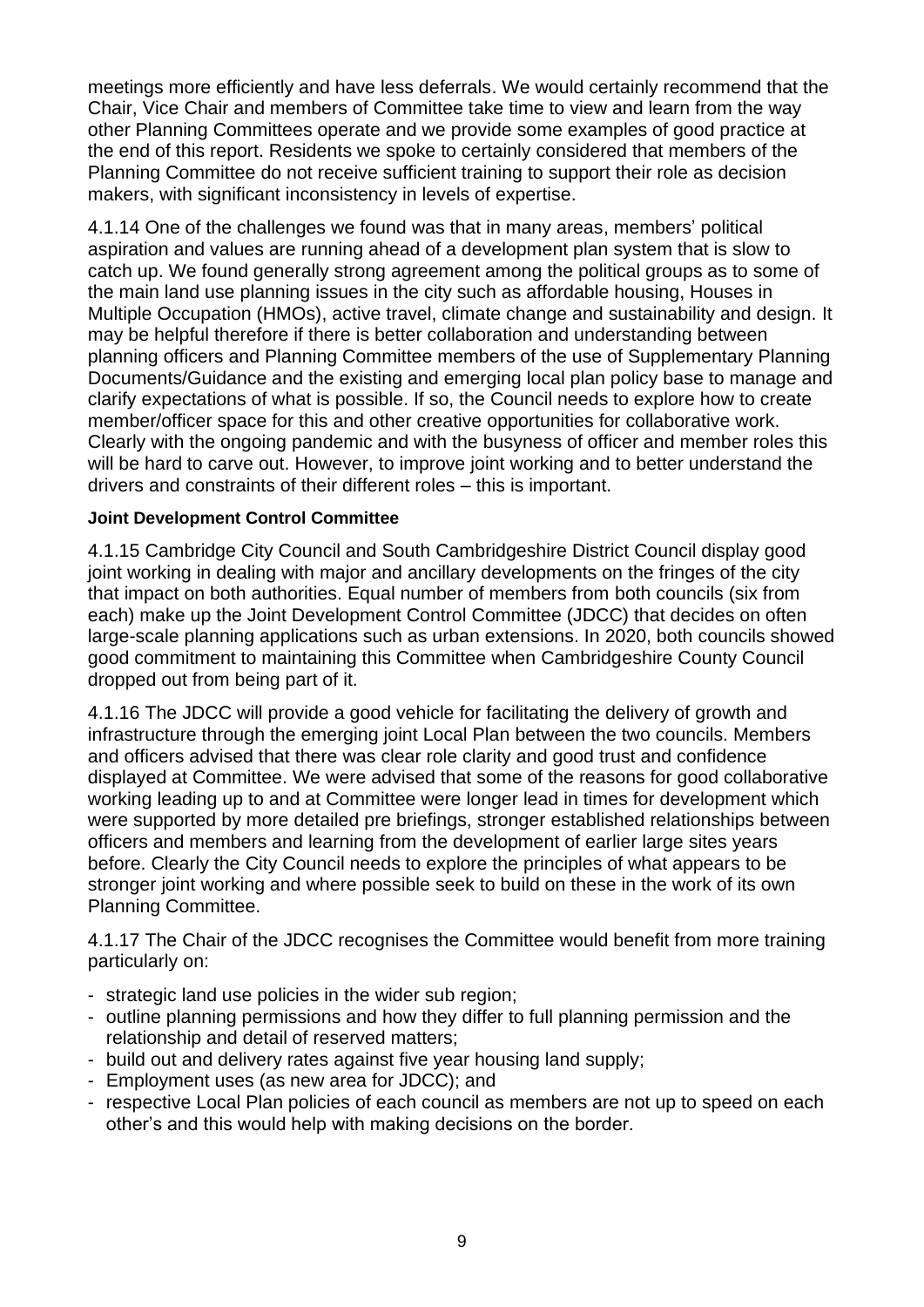## **4.2. The format and processes**

4.2.1 The Chair of the Planning Committee and supporting planning, legal and democratic officers found the Chair's briefing, held two days before the Committee, to be very beneficial. Relationships appear to be productive and the briefing allows for a good exchange of information both ways.

4.2.2 While some pre briefings for major developments occur involving members of the Planning Committee, ward members, developers and officers, we see greater opportunities for pre committee presentations at earlier stages in the formulation of certain schemes. This would help members to more clearly articulate at an earlier stage, the likely key issues for local communities and stakeholders allowing more time for applicants and their professional advisers to explore ways to respond. This 'space' would also help provide the opportunities for creative discussions, especially between officers and members in a non-decision making and less public forum. We recognise the Council has its Development Control Forum where 25 petitioners can request an application comes before members and officers outside the decision-making process but this at a post application not pre application stage. The peer team's view is that the Council would benefit from a clearer and stronger emphasis on 'front loading' member engagement in appropriate schemes. Some councils such as Cornwall have successfully adopted this approach and we draw attention to some of these at the end of our report.

4.2.3 Both members and officers said that they would also value more informal contact between them in advance of the preparation of Committee reports and the period once Committee reports are made public. This has clear potential for members to ask questions of officers in advance of reports being written to enable officers to ensure that appropriate member issues are covered. It also allows members to clear up any queries they have on the proposal in advance of the Planning Committee that can improve its efficient running.

4.2.4 We were told that in the recent past that there had been a stronger culture of Planning Committee member/officer liaison either on the phone, through email or in person at The Guildhall. We are not entirely sure why this practice and custom has fallen away although members/officers considered that the turnover of officers, increased workloads and limited member access to the planning office at The Guildhall were contributory factors. Another perhaps more important factor we noticed was that members seemed unclear and concerned about initiating contact with planning officers due to a misplaced fear of bias or pre determination. We were encouraged to hear the service were organising some 'meet the Development Management teams' to improve members familiarity with case officers. The service needs to do more on this and officers and members need to look at ways to significantly encourage and enhance member/officer dialogue. This will also help to build increased confidence between members/officers in the quest to develop more collaborative forms of working.

4.2.5 The Chair of the Planning Committee is respected by fellow members and has a collegiate and engaging style in the way Committee is run. We found a generally good level of cross party support in the approach to debates at Committee with a general consensus on the key planning issues involved in development. Officer presentations were generally good, if a little long sometimes, while democratic services officers provided very helpful and clear support to the Chair.

4.2.6 However, a general concern expressed by some members and all officers was the length and inefficiency of Committee. The meetings take place in the daytime and are a minimum of 4 hours and sometimes 7 or 8 hours long, with some applications deferred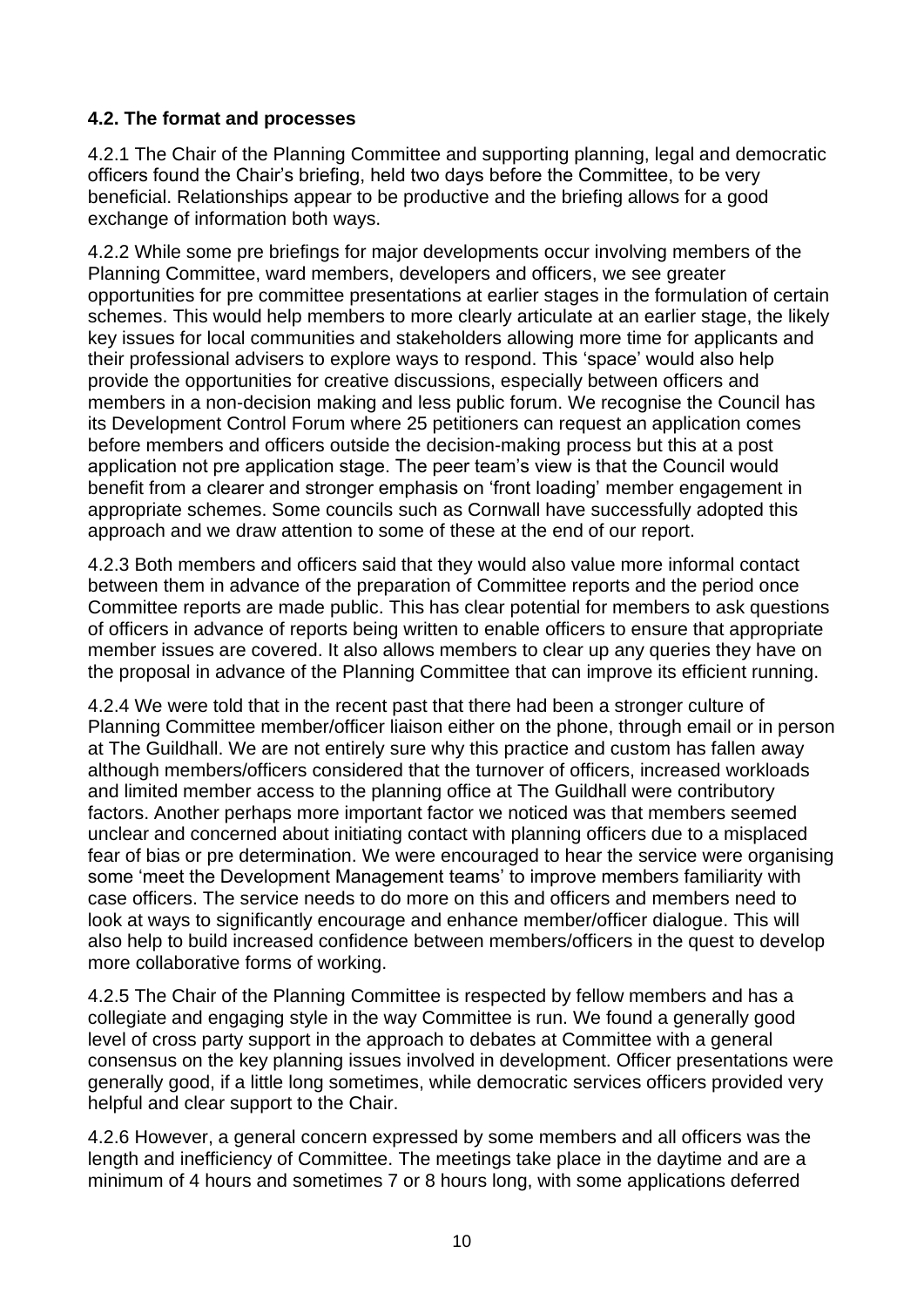due to time constraints. For example, at the 10 September 2020 Planning Committee, out of 7 items there were 5 deferrals/ adjournments as Committee ran out of time to consider some items at the end of the agenda. As we discuss in the next section of our report it is also the case that the Committee considers a high proportion of minor applications, including householder extensions, which might be expected to be dealt with expediently. Some members told us that the length of meetings meant that decisions taken towards the end of the day could sometimes be rushed while attention spans clearly dipped as well.

4.2.7 On the other hand, we found that the Chair and other members of the Committee saw no issue with the length of meetings considering that long questioning and debate was a key part of ensuring accountability and guaranteeing what they regarded as transparent and effective democratic accountability in a public forum. We were told that this reflected a key cross party commitment to the form of planning decision making which flowed from previous Area Committees, which operated in a similar style.

4.2.8 We recognise that seemingly all Planning Committees up and down the country are taking longer on an on line platform. But we still see clear opportunities to support the Chair and Committee in holding to its values while at the same improving the efficiency of decision making. From watching a number of Planning Committees in September and October 2020 and listening to the views of members and officers on earlier Committees, it is clear that even minor house holder applications can be debated for hours. At least some of the debate appears repetitive and circular and often focuses on non-material considerations that can be given no weight in the balance of decision making. While we recognise that the Chair wants to ensure a fulsome debate allowing all members time to ask questions and debate the issues, we feel that some firmer and tighter Chairing perhaps supported by indicative timescales could improve efficiency. As we discussed in the previous section, there is also a clear role for supporting planning, legal and democratic officers to support the Chair and Vice Chair in keeping the Committee on track. One helpful suggestion from a member was that timings are set on the agenda and if the item is finished sooner, then the time can be filled with smaller items that have no public representations. In terms of the priority of Committee's time it would also be sensible to consider major applications before minor applications.

4.2.9 Officer reports to Committee could help members to focus on areas where they have the ability to weigh evidence differently to them. Some councils seek to focus their case officer's reports on areas of planning policies and material considerations where their members have the liberty to weigh evidence differently to officers in the planning balance often required. They do this through clear summaries and highlighting key areas for members' attention. This can also help the Chair in steering member's attention away from questions and long debates on non-material considerations. Some members would particularly like to see that where discussions have been held with applicants (at pre app or at Development Control Forum) any changes made to the application are clearly expressed in the report. They would also like to see that when an item has been changed between committee meetings due to an ADP, any changes agreed with the applicant are clearly highlighted in the revised report.

4.2.10 In determining weight in the planning balance, it is also important for members to be mindful of their discretion in relation to technical matters when questioning officers and when in debate mode. In planning decision making it is an established principle that while *'weight is a matter for the decision maker, but in expert areas (for example habitats, flooding, highways, heritage) there are bodies whose views should be afforded considerable weight in the absence of cogent reason to the contrary*'. (*Wealden v Secretary of State for Communities and Local Government 2017 EWHC 351).*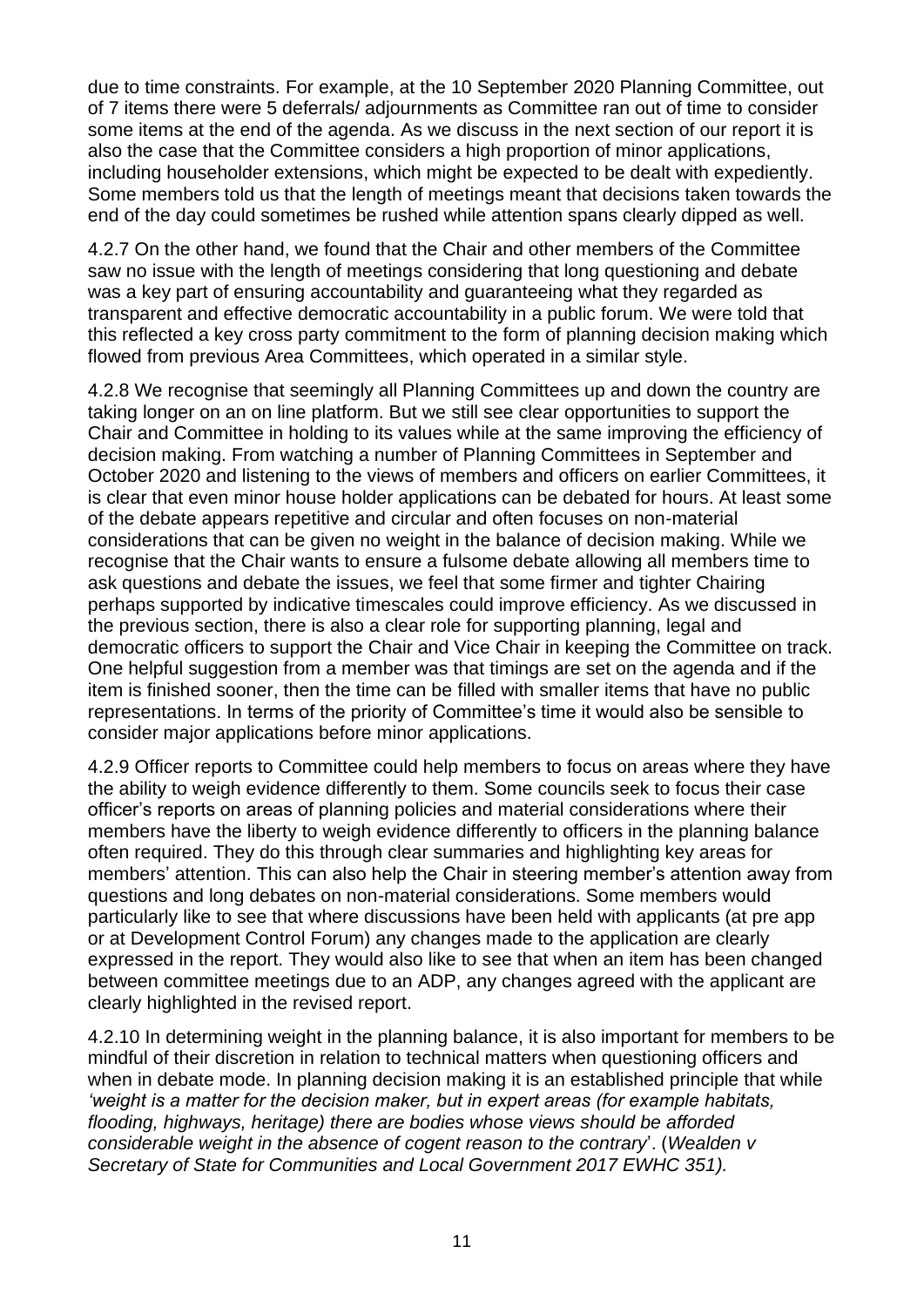4.2.11 Officer reports are often very long. A report to the City Planning Committee on October 16 2020 was 181 pages long which, while possibly exceptional in its length, would be very difficult for members to absorb and focus on the key issues. In relation to this issue the peer team is mindful of an important court judgement that may help the Council reflect on the issue of report length, namely; '*part of the expert function in reporting to the committee must be to make an assessment of how much information needs to be included in the report in order to avoid burdening a busy committee with excessive and unnecessary detail' (R v Mendip DC) exparte Fabre 2000')*.

4.2.12 We would recommend therefore that officers and possibly the Chair and Vice Chair look at good practice elsewhere (see support section at the end of this report) and come up with a suitable template for use. There might be opportunity for this and other Committee matters to form part of consideration by a Planning Improvement Group of officers and members to consider helpful changes – a sort of task and finish group.

4.2.13 Officer reports are also not properly quality assured by managers before the Committee reports are issued and this has led to a large number of mistakes, member frustration and in some cases deferment of the item at Committee. Managers recognise this problem which they attribute to a lack of time and prioritisation of other issues. This however is a fundamental management issue and must be urgently resolved in discussion with senior managers in the Directorate.

4.2.14 Opportunities exist for the Planning Committee to benefit from a far greater use of whole Committee site visits in order that all members can have a better understanding of the effects an application may have on an area. Due to what we were told were cost cutting measures, the Planning Committee rarely undertake joint site visits, relying rather on individual members to visit if they like in their own time. However, this limits opportunities for case officers and planning managers to engage with Planning Committee members outside of the Committee setting. This restricts occasions to help officers have a better understanding of member's key planning issues on particular sites in advance of the Committee.

4.2.15 At least some Planning Committee members shared a concern that site visits needed strong protocols to ensure they were appropriately managed to avoid concerns about the introduction of bias. Many councils have developed strict site visit procedures that provide clear guidance on issues including the strict purpose of the meeting (for members to view the site and context and ask officers appropriate questions), the management of the meeting and the fact that it is a meeting for members and officers and not an opportunity for public speaking or debate. It is the peer team's experience that if suitably managed and controlled, site visits at appropriately selected developments can assist the Committee in its decision-making role.

## **Joint Development Control Committee**

4.2.16 The Chair of the JDCC finds that the pre application process and briefings works well and are very informative for both applicants/developers as well as members of the Committee. In terms of process, it will be important for the Chair and members of the Committee to recognise the scale of the large-scale applications they are dealing with which demand a different approach to the more minor applications that they are dealing with in the City and South Cambridgeshire District Council Planning Committees. For example, the JDCC will often be deciding on outline applications and development principles that involve parameter plans on very large schemes. This demands a different assessment approach than dealing with the detailed specifics of a minor development or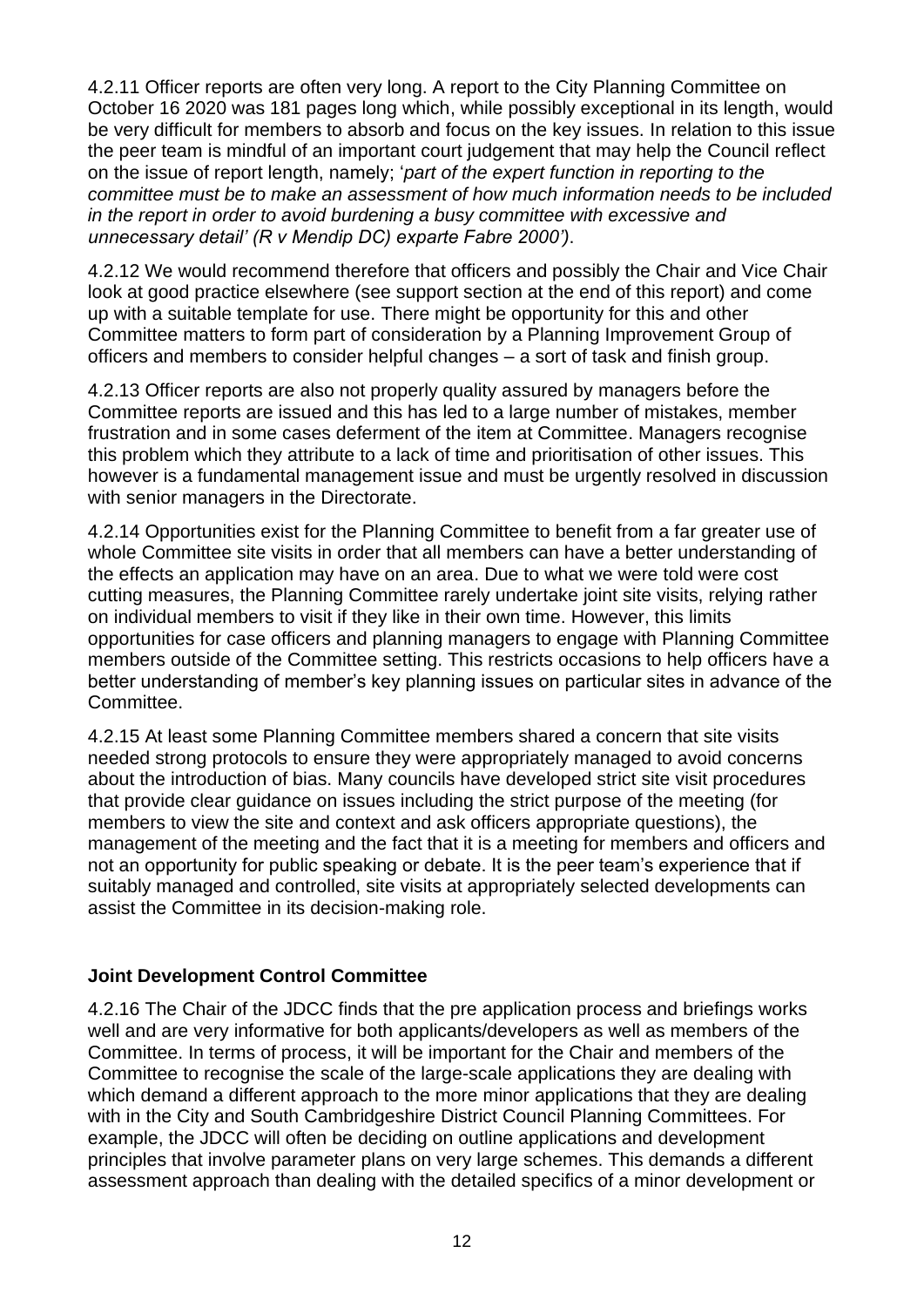householder application that is often in front of the City and South Cambridgeshire Planning Committees.

## **4.3 Scheme of Delegation**

4.3.1 The Council has not reviewed its Scheme of Delegation in relation to how planning decisions are taken for some time. We found that the Council operates a very low threshold in relation to applications being able to be taken to Committee for a decision rather than being delegated to officers. For example, the Scheme of Delegation allows for an application to be determined by the Planning Committee if there are third party representations on planning grounds that are contrary to the officer recommendation for approval or refusal and in some cases if any objection cannot be resolved by the imposition of conditions. In non-house holder applications this threshold is as low as one objector to or supporter of an application. In relation to ward members, they can ask that a planning application be heard at Planning Committee if they give material planning reasons for their request. Unlike South Cambridgeshire District Council, there is no Delegation Decision Making meeting (using agreed criteria) for a decision on a member call in agreed between the Delivery Manager and the Chair of the Planning Committee.

4.3.2 The City Council appears to be an outlier among most councils in relation to the relative ease with which sometimes small householder or matters of a very localised matter come before Planning Committee for a decision. In 2019, only 22 per cent of the Committee's decisions were based on 'major' applications with 78 per cent made on 'minor' or 'others'. When we put this to the Planning lead member, Chair of the Planning Committee, other members of the Committee and also ward members the overwhelming response was that this process was acceptable and that public engagement and democratic accountability was a vital component in the operation of the planning service in the City.

4.3.3 Officers see things quite differently with a concern that too many 'minor' or 'other' applications are coming in front of Committee which are sometimes small householder applications called in due to neighbour type disputes, or Committee time spent discussing generally small scale non-controversial development. The number and small scale of these applications then increases the length of Committee meetings and can also feed members over attention to detailed matters that officers are perfectly capable of tackling through a delegated decision-making process. This then leads to an increased number of case officer reports to Committee and longer Committee meetings that need to be serviced by planning, legal and democratic officers. This obviously impacts on the efficiency of the Committee.

4.3.4 Clearly service budgets are already under severe pressure which will only increase as a result of the adverse economic impacts of Covid 19. We recognise that the Scheme of Delegation is clearly a matter for local prioritisation and discretion but it does appear to the peer team that a corporate discussion, led by the Planning lead member in consultation with the Chair of Planning Committee, would be useful in reviewing 'what kind of Planning Committee' the City council want. This could re- examine the opportunities and constraints of continuing with the current Scheme of Delegation on ideally a cross party basis as part of the prioritisation of scarce financial resources.

4.3.5 We appreciate the broad political consensus that exists across the Council on the importance of the planning process in providing democratic accountability. However, there is nothing inherently 'undemocratic' about a delegated officer decision. An appropriately made delegated decision is as much a democratic decision as a Committee decision given that its authorisation is established through appropriate channels and has to be taken in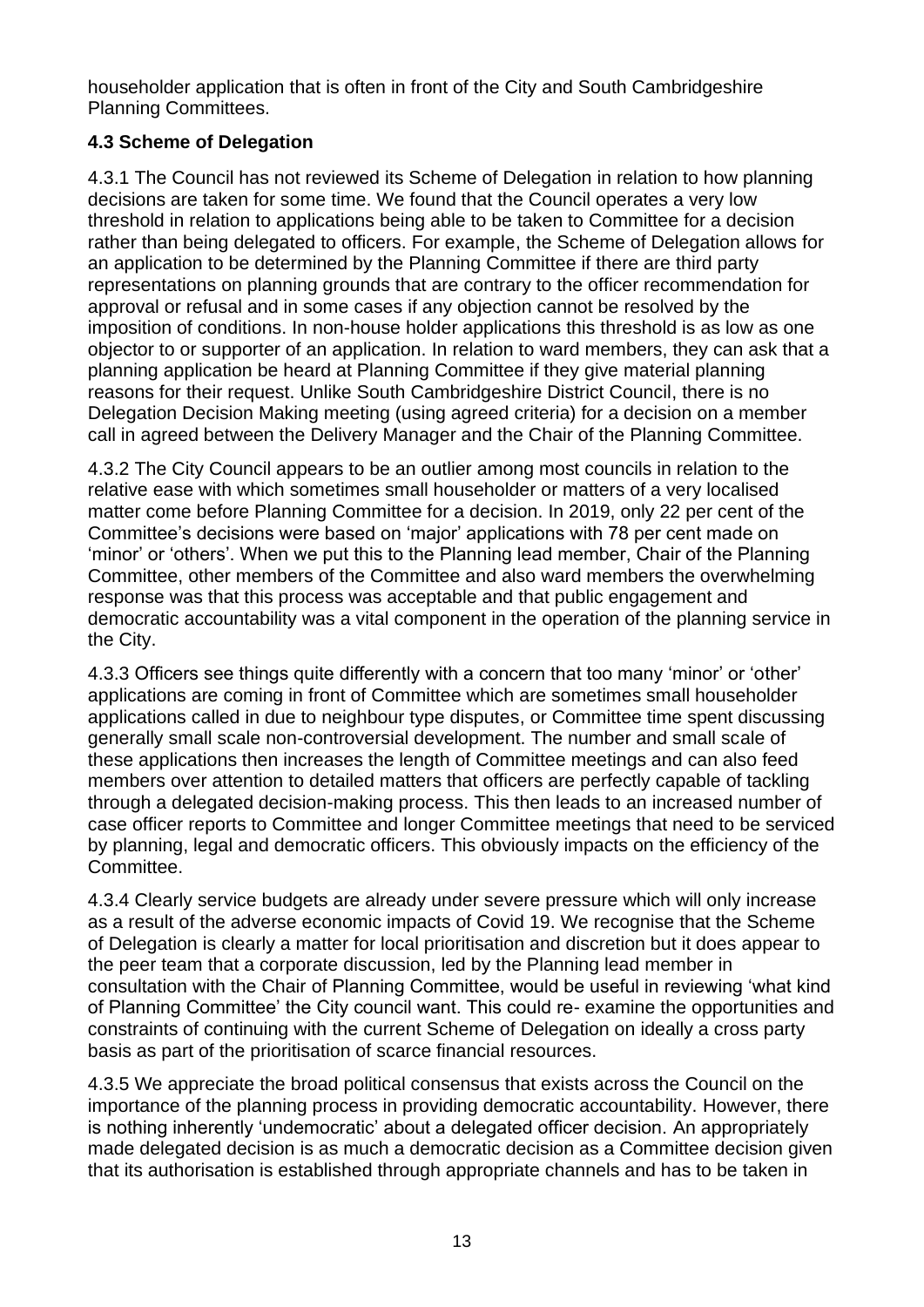accord with the development plan and supporting guidance. In general terms it is the peer team's view that Planning Committee should be reserved for the largest and most contentious type of applications and not because local representatives feel that they cannot trust officers or they have more expert knowledge than statutory consultees.

4.3.6 While we clearly recognise the sovereignty of both the City Council and South Cambridgeshire District Council, the emergence of the joint Greater Cambridge Local Plan between the councils appears to offer opportunities for examining where current planning practices/guidance can be brought together if it meets local political expectations and can provide efficiencies. Looking across to the experience of other councils in how they achieve an appropriate balance in their Schemes of Delegation for their local circumstances would also be advisable.

4.3.7 The JDCC Scheme of Delegation has not been reviewed since 2013 but the terms of reference were amended in 2020 following the withdrawal of the County Council from the Committee. The review helpfully changed the remit of the Committee to focus on major applications only as previously even householder applications were being determined at the JDCC. This was due to even householder applications being caught by some loose wording from the 2007 terms of reference that resulted in 'ancillary' and 'associated' developments from previously approved JDCC large scale applications having to be brought to Committee. This change is helpful as it focuses Committee attention onto the appropriate scale and nature of application that the JDCC should concentrate on.

4.3.8 The JDCC Scheme of Delegation results in schemes of over 100 houses, or developments of over 1000 sq m or 1 hectare in area going in front of Committee. While the JDCC operates similar call in opportunities for parish councils as at South Cambridgeshire District Council there has not been a single call in in 12 years.

## **4.4 Customer Experience**

4.4.1 To its credit the Council moved quickly onto a virtual platform in response to the Covid 19 pandemic and this meant that only one Planning Committee was cancelled. Information on the Planning Committee is easy to find on the website and we found comprehensive guidance for members of the public on how the Committee is run. For example, democratic services provide instructions sheets to members of the public who have requested to speak and also offer a 'test call' to try to limit difficulties on the day of Committee. Helpfully the Council provided separate wide-ranging guidance for public on accessing the virtual Planning Committee and advice on how to participate if required. Continuing the opportunities for public speaking provides helpful public engagement and not all councils have done this, with some reverting to written statements only. The Council advised that viewing figures of the Planning Committee are increasing and are higher than figures that would be seen at face to face Committees in The Guildhall.

4.4.2 Having viewed a number of the virtual Planning Committees we consider that there are clearly many positives to reflect on and some opportunities for change to improve the customer experience. Clearly as with previous comments, these are made at a time when Planning Committee is meeting online and so the experience for customers will be different to the previously normal operation of the face to face Committee.

4.4.3 Strengths include;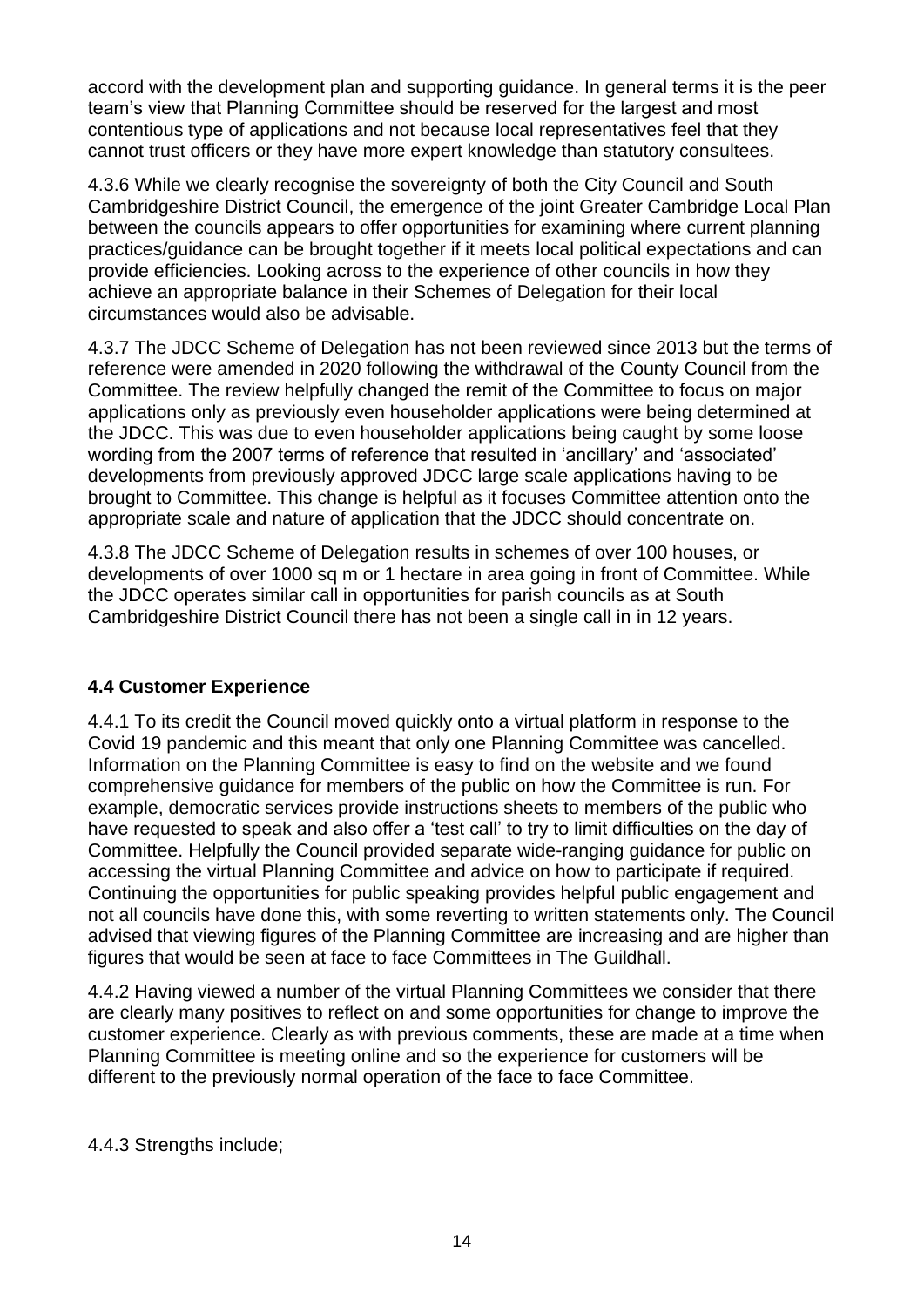- comprehensive written guidance on Committee procedures with phone numbers/e mails for additional assistance;
- clear introduction from Chair on who he is and the purpose of meeting. Roll call for Committee Members and reference to officer's present at the start of the meeting;
- advice on what to do if technology failed and other general matters;
- quality of supporting plans and images in the officer presentations that we were told are much clearer online than they would be in the room where the Committee is normally held;
- continued opportunities for public speaking which some councils have stepped back from on virtual platforms allowing written statements only; and
- general ease of access allowing planning customers, objectors and third parties to access public decision making from their own home or other locations and not having the inconvenience of travelling to The Guildhall.

4.4.4 We watched web casts of the September 2 and September 10 2002 Committee meetings and watched the October 7 meeting live. Unfortunately, both September meetings were badly impacted by technical failures with the September 2 meeting having to be postponed after lunch with seven minor applications having to be adjourned to a new Committee held on September 9. But even then, there were multiple issues with the technology that caused delays such as unexplained delays, members on live feed and not realising it and frozen screens; to the obvious frustration to all concerned. The technical issues at both meetings unfortunately created the feel of a lack of professionalism around the meeting.

4.4.5 We were told that the issues at the September Planning Committee meetings were bad glitches and indeed the October meeting ran more smoothly. However, this is a matter that demands attention to avoid this happening again. We were told of the significant challenges facing democratic services officers in managing the Planning Committee process on line. The current arrangement to support Committee demands three staff members, one in the on line meeting, one on production and one on production back up. The difficulties with manging and improving the external facing presentation of the Planning Committee reflects corporate IT issue as it is run from a remote laptop in Huntingdon as part of shared ICT services between Greater Cambridge and Huntingdon. For example, the remote laptop does not have the same format of MS teams as those in the meeting and therefore the format that the public see is somewhat different and less customer friendly. While democratic services officers recognise the need to do something about this it is also a cross authority discussion. The peer team consider that given the importance rightly attached to the live and archive web casting of the Planning Committee that this requires corporate attention and input to help secure any necessary investment and improvement.

4.4.6 We were told of and saw for ourselves opportunities to improve the customer experience during virtual Committees and would suggest that the Council look at issues including:

- exploring ways of facilitating the timely engagement of applicants, agents, public speakers and interested members of the public in their relevant applications to ensure that they don't have to sit through sometimes well over five hours and sometimes eight hours of Committee debate on other items;
- reminding members and officers that they need to be mindful of the fact that although they are participating from within the comfort of their own homes, the meeting is live streamed and archived. Therefore, they need to be as aware of how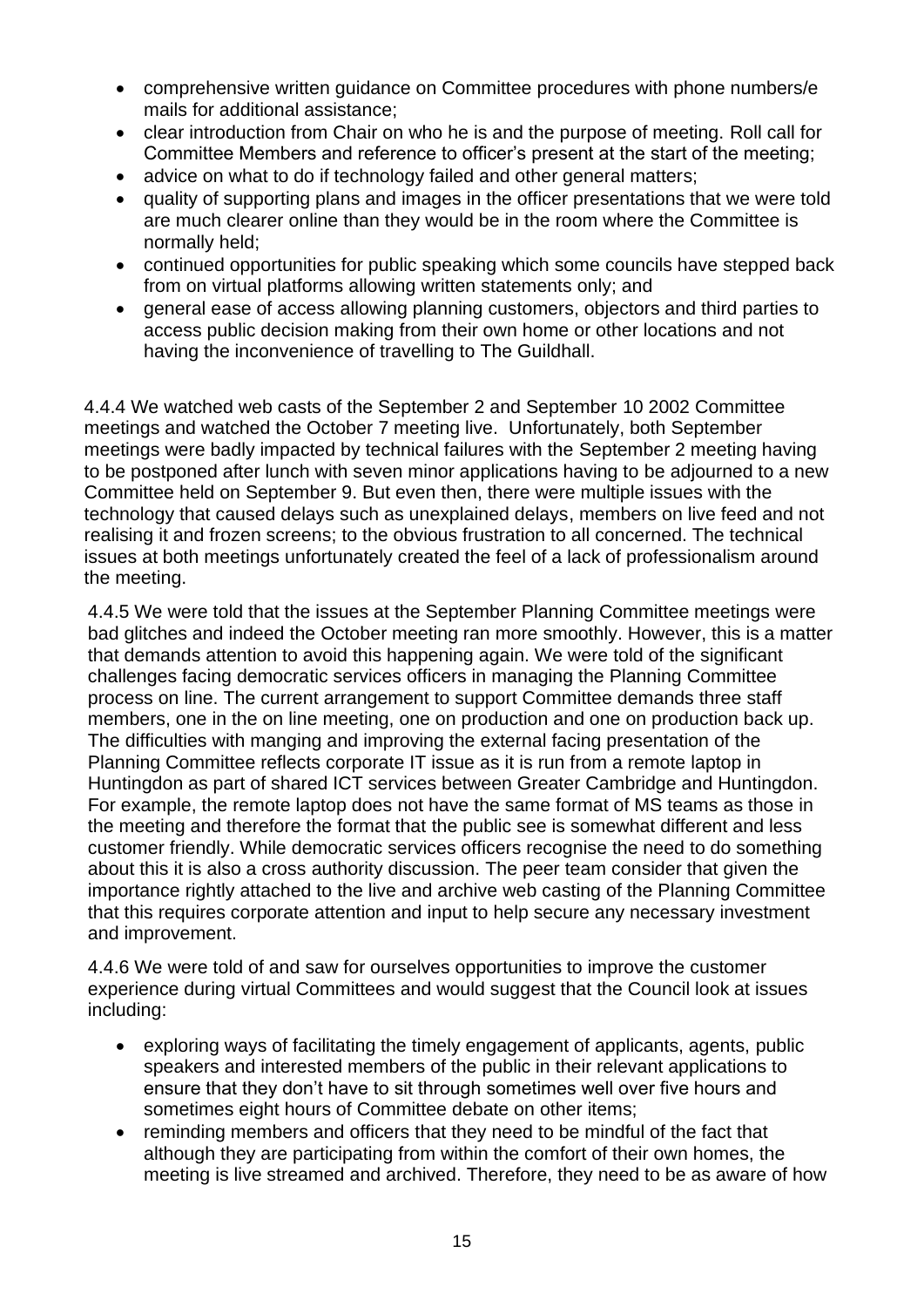they present themselves as they would in person, if not more so, as the opportunity for public scrutiny of how they look and how they speak/what they say has increased;

- members and officers taking time to view Committee webcasts to get a better feel for what the members of the public sees and as a result to watch, reflect and respond;
- ensuring that any relevant supporting officers are introduced at the start of each item, for example if a county highways officer or a specialist environmental health officer have now joined the meeting for that specific application;
- exploring ways to ensure that all Planning Committee members and the speaker are viewable on the screen. Currently there is a limited number of windows to see members of the Committee and the number of windows is constantly changing;
- having the councillors listed as such along with their surname to enable the public to better understand who is speaking;
- members and officers supporting the Chair to move the meeting along at an appropriate pace;
- ensuring that the Chair, Vice and supporting officers constantly keep in mind that for some participants in the process the experience is new and confusing and to take the public along with appropriate summing up and explanation of the process; and
- examining ways to utilise the on-line platform to showcase some of the successes of the Planning Committee in enabling development and safeguarding the natural and built environment.

4.4.7 While we applaud the desire to make the Planning Committee accessible to public speakers, we would ask the Council to ensure that only those people who have made comments on the application are enabled to enjoy the rights of public speaking as objectors. We found some confusion on this issue with some people we spoke to believing that any member of the public could speak at Committee as long as they give 2 working days' notice. The service recognises the need to clear up any confusion on this by updating its guidance on the website.

4.4.8 We also recognise that some of these issues are relevant only to the holding of online Committees although some of the principles will have applicability when eventually face to face Planning Committees can safely return.

4.4.9 We spoke to members of some of the city's residents 'groups with the majority expressing significant concern with planning decision making in Cambridge City. Exploring this further it was clear that many of the criticisms were equally applicable nationally and many related to issues outside of the scope of the peer team's review. However, areas of concern that could be related to Planning Committee decision making included:

- general feeling that voices are not heard and that residents have little influence over decisions;
- resident groups have been unable to agree with the Council how to be notified of applications in particular areas; and
- finding the online system very difficult to navigate would like to see improvements made to make access easier.

4.4.10 The peer team is unsure as the consistency of engagement between the planning service and resident's groups or whether that is conducted through ward member engagement. We would encourage as open and transparent dialogue as possible to seek to explore whether improvements can be made including managing expectations on the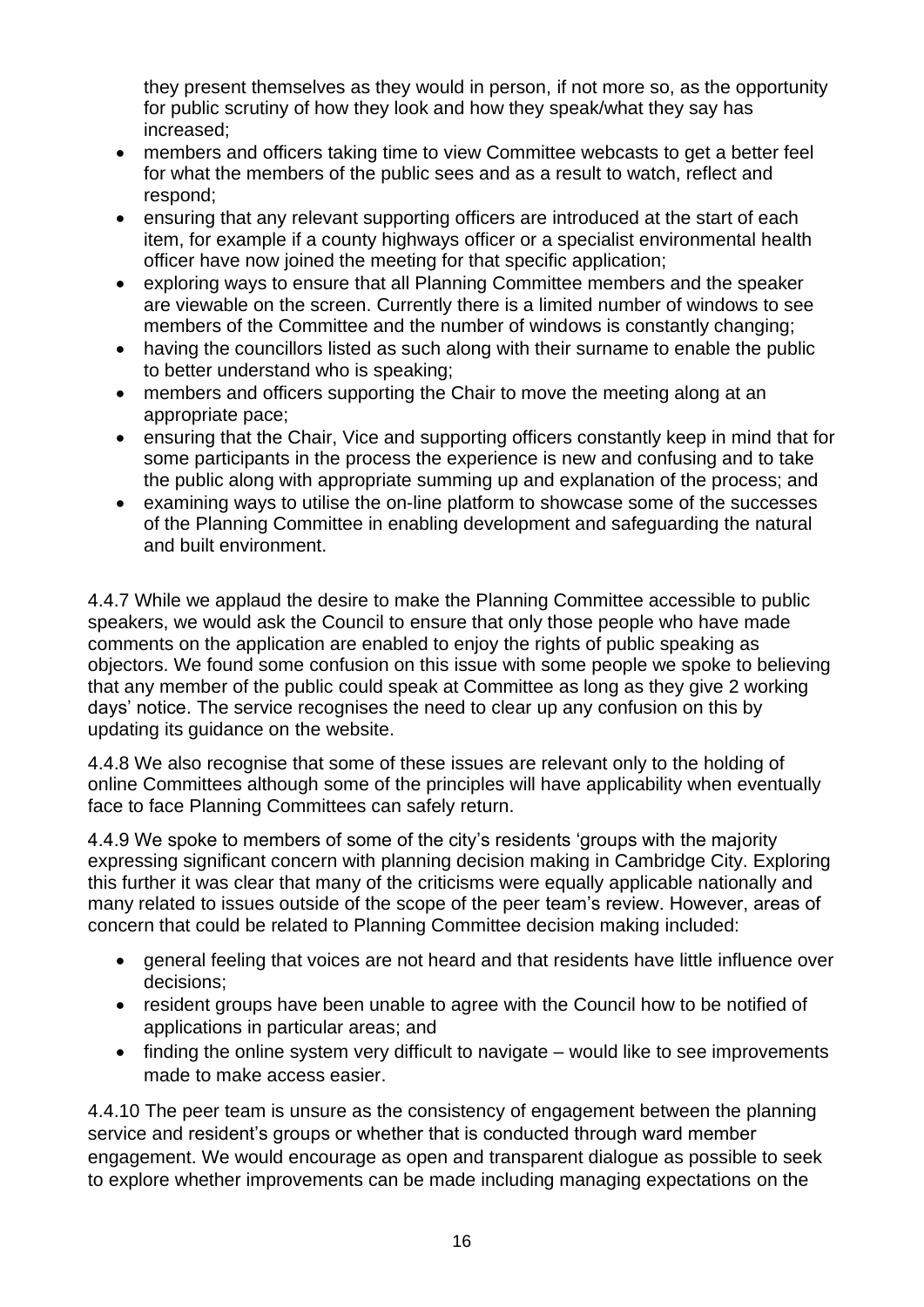degree of specific involvement resident's groups can have in the decision-making processes other than through their ward members.

## **Joint Development Control Committee**

4.4.9 While we did not have time to explore the customer experience of the JDDC to the same extent as at the City Council we were told that virtual meetings on the JDCC had been well received by planning customers and third parties who wanted to participate. The JDCC was temporarily suspended following the withdrawal of the County Council and held its first meeting in its new form in August 2020. Officer presentation was clear if very long. The meeting was well chaired with the Chair helpfully grouping the issues into themes which might be a learning point for the Chairs of the City and South Cambridgeshire Planning Committees. One thing the peer team question is if public speakers are allowed only three minutes is there any reason why ward members are not limited to this timescale as well? This happens in many other Planning Committees although clearly this is a matter for local determination.

4.4.10 The meeting and did not suffer from any technical issues apart from a short period of poor connectivity of a member during which time the meeting was stopped and then restarted after reconnection. However, we are aware that at least some of the technical issues experienced at previous meetings are similar to those at the City council. For example, we were told that the impact of public speakers is considered to be lost by them coming through on audio only at times.

# **5.0 Further Support**

5.1 A range of support from the LGA and PAS is available at [http://www.local.gov.uk](http://www.local.gov.uk/) and via the PAS [website](file:///C:/Users/Dale%20Birch/AppData/Local/Microsoft/Windows/INetCache/Content.Outlook/SRWGX9US/PAS%20website) [https://www.local.gov.uk/pas.](https://www.local.gov.uk/pas) Costs may vary.

5.2 Planning Advisory Service (PAS) & LGA Support Offers:

## **PAS Planning Committee Training & Materials**

PAS will work with the authority to deliver to deliver specific training requirements for the Planning Committee.

Short case assessments on areas that support delivering a good development management service can be found at the following website:

[https://local.gov.uk/pas/development-mgmt/planning-applications-support/good](https://local.gov.uk/pas/development-mgmt/planning-applications-support/good-development-management)[development-management](https://local.gov.uk/pas/development-mgmt/planning-applications-support/good-development-management)

PAS has general materials available on available from the PAS website:

- Development Management Decision making, committees and probity
- Making Defensible Planning Decisions
- Developer Payments Community Infrastructure Levy, s106 agreements and Viability
- Getting engaged in pre-application discussions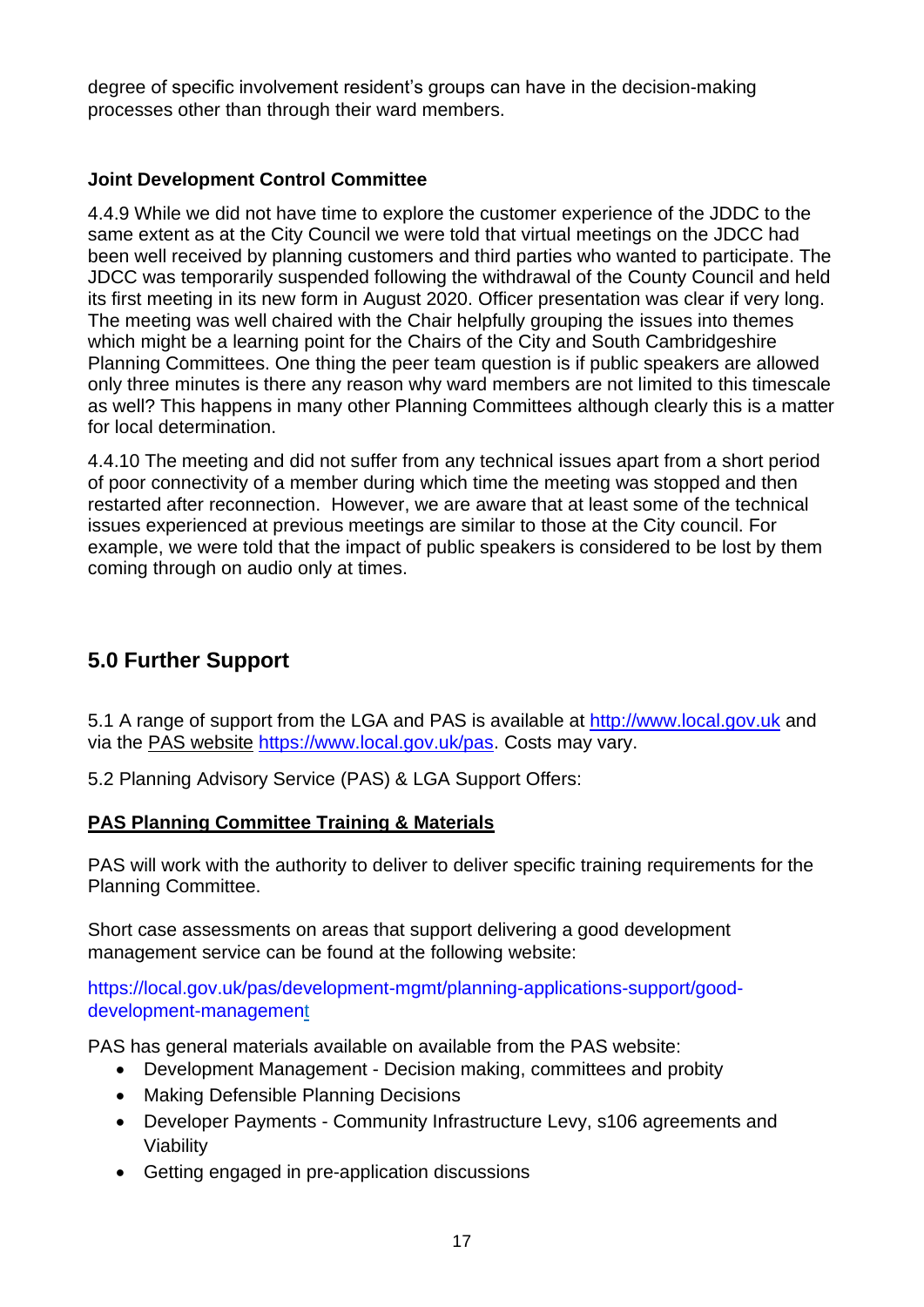## • Design training for councillors

[https://www.local.gov.uk/pas/pas-support/pas-subscribers/councillor-briefings/councillor](https://www.local.gov.uk/pas/pas-support/pas-subscribers/councillor-briefings/councillor-briefing-planning-committees)[briefing-planning-committees](https://www.local.gov.uk/pas/pas-support/pas-subscribers/councillor-briefings/councillor-briefing-planning-committees)

PAS worked with Association of Democratic Services Officers (ADSO) to produce some materials for committee clerks. This covers an introduction to planning, decision making, motions and amendments, dealing with the public, interests and probity matters.

<https://www.local.gov.uk/pas/pas-topics/planning-committee/materials-committee-clerks>

## **Other Local Authority Planning Committee Information**

Plymouth planning committee webcasts

<https://plymouth.public-i.tv/core/portal/webcasts>

<https://plymouth.public-i.tv/core/portal/webcasts/enctag/Planning>

Plymouth planning committee public information

[https://www.plymouth.gov.uk/planninganddevelopment/planningapplications/whathappens](https://www.plymouth.gov.uk/planninganddevelopment/planningapplications/whathappensafteryoumakeplanningapplication) [afteryoumakeplanningapplication](https://www.plymouth.gov.uk/planninganddevelopment/planningapplications/whathappensafteryoumakeplanningapplication)

<https://www.plymouth.gov.uk/planningcommittee>

Ward Councillor engagement in Pre-Briefings

[https://www.plymouth.gov.uk/sites/default/files/ProbityInPlanningPlanningCommitteeCode](https://www.plymouth.gov.uk/sites/default/files/ProbityInPlanningPlanningCommitteeCodeOfPractice.pdf) [OfPractice.pdf](https://www.plymouth.gov.uk/sites/default/files/ProbityInPlanningPlanningCommitteeCodeOfPractice.pdf)

Delegated decision making panels (Wychavon)

[http://mgov.wychavon.gov.uk/modern.gov/documents/g4009/Public%20reports%20pack%20Tue](http://mgov.wychavon.gov.uk/modern.gov/documents/g4009/Public%20reports%20pack%20Tuesday%2015-Apr-2014%2018.20%20Council.pdf?T=10) [sday%2015-Apr-2014%2018.20%20Council.pdf?T=10](http://mgov.wychavon.gov.uk/modern.gov/documents/g4009/Public%20reports%20pack%20Tuesday%2015-Apr-2014%2018.20%20Council.pdf?T=10)

The following three councils are considered to have run good virtual committees: Brent, Liverpool and West Suffolk

Havant developer consultation forums. Havant has a developer forum that developers present their proposal pre application submission to the council, the public can attend. This may be a charged service.

<http://www.havant.gov.uk/development-consultation-forums>

Cornwall pre-application community engagement (PACE) forum

<https://www.cornwall.gov.uk/paceforum>

5.3 For more information about planning advice and support, please contact [rachael.ferry](mailto:rachael.ferry-jones@local.gov.uk)[jones@local.gov.uk](mailto:rachael.ferry-jones@local.gov.uk)

## **LGA Support**